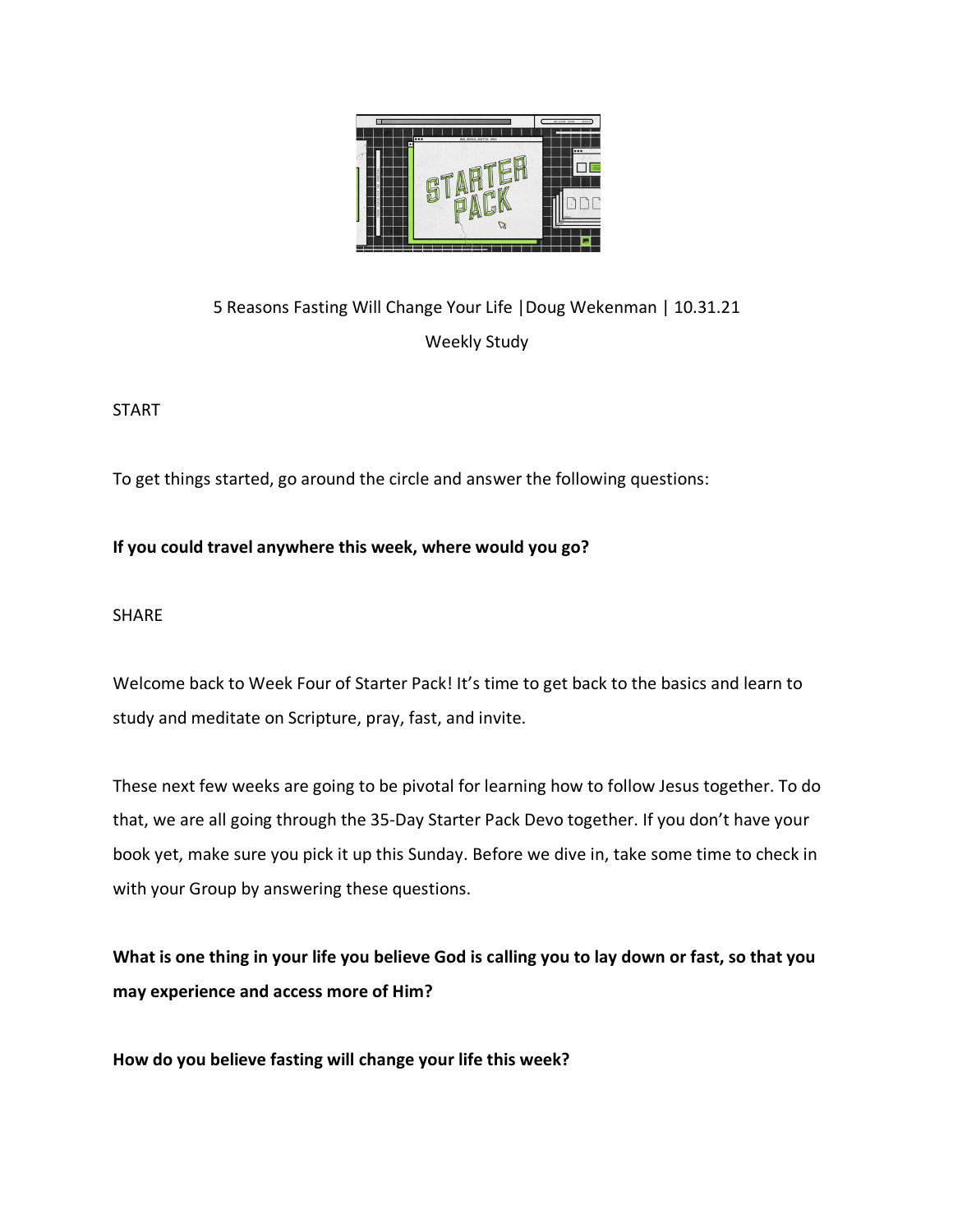**What was the most challenging part of your week?**

**What was the highlight of your week?** 

GROW

#### **Matthew 26:40-43**

**What does this passage tell you about how powerful praying and waiting is?**

## **Jesus says, "Watch and pray so that you will not fall into temptation" What temptation do you think he was referring to?**

In this passage, Jesus and his disciples were in Gethsemane, where Jesus had told them to wait while he went away to pray to the Father. At this point, Roman soldiers were searching for Jesus only to arrest him. Jesus knew how important it was to pray, especially in his time of need. The weight of the event that was about to take place was heavy, and Jesus knew he needed a kind of strength only God can provide.

This week we are talking about fasting. Fasting is simply withholding from something we normally have so that we can set our attention on God. It's a very common practice in Scripture. Men and women of God frequently abstain from something (usually food) to focus on God. The problem is, humans are prone to seek out comfort, and the more comfortable we are, the less we rely on God. We fast to voluntarily give up some of that comfort, to remind our souls to rely on God.

While Jesus went away to spend time in prayer to God, He asked his disciples to keep watch and pray. It was very late in the night as the Roman soldiers were hunting down Jesus and his disciples. But when Jesus came back from praying, he found his disciples asleep. Jesus says in Matthew 26:40-41, "Couldn't you men keep watch with me for one hour? Watch and pray so that you will not fall into temptation. The spirit is willing, but the flesh is weak."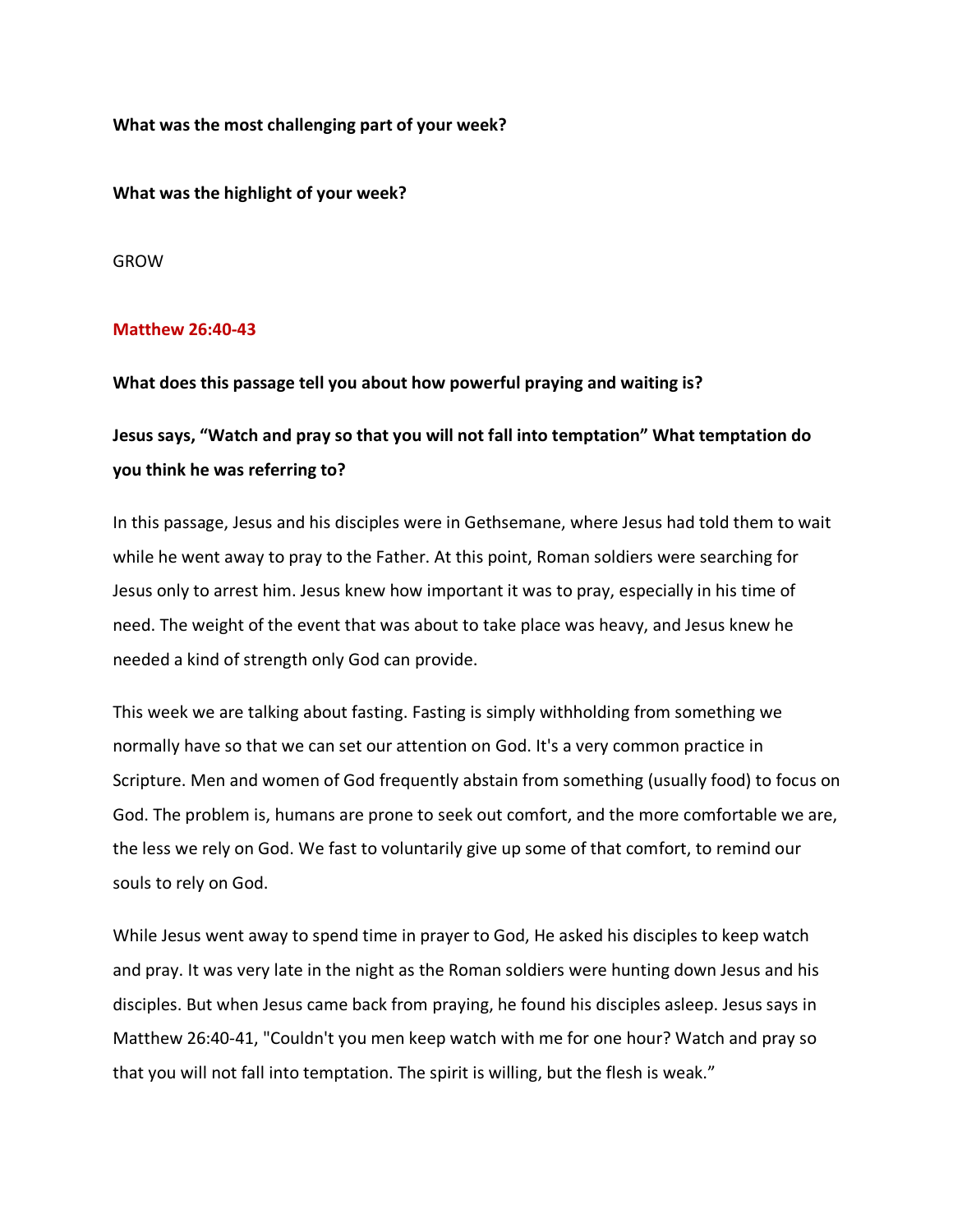Jesus was so adamant that the disciples stayed awake and prayed because when we rely on God for what we need instead of our flesh, we can be alert and strong against the enemy. We can hear his voice and respond with the strength and clarity that only comes from God. When we rely only on our flesh, we become unaware and unprepared when the enemy comes to attack. Jesus encourages us to fast so that we rely not on our own strength but on the strength that he provides.

#### **What is something that you would consider fasting from?**

**Is there something you are praying to God about this week or this month that you could fast and spend time in prayer with God for?**

M O V E

#### **Read Mark 9:14-29**

#### **What sticks out to you in this passage?**

#### **What are your first few thoughts when you think of fasting?**

Out of all the spiritual disciplines, fasting is the most intimidating for most Christians. Especially when we get caught up in the pattern of the world that says we should always be acquiring more and more. But that's a lie. God didn't design us to work 24/7. As humans, we need to get some real rest. Fasting is one of the best ways to do that.

Is God calling you to fast from something? Typically, skipping a meal is the best way to do this, but it's not the only way. You can fast from your phone, the news, or anything else you tend to get distracted by. Spend the time you usually spend on that distraction to pray and read your **Bible!** 

**Out of all of the reasons that fasting will change your life: Soul realignment, resisting temptation, rest, readiness, and eventual joy, which one are you needing the most right now?**